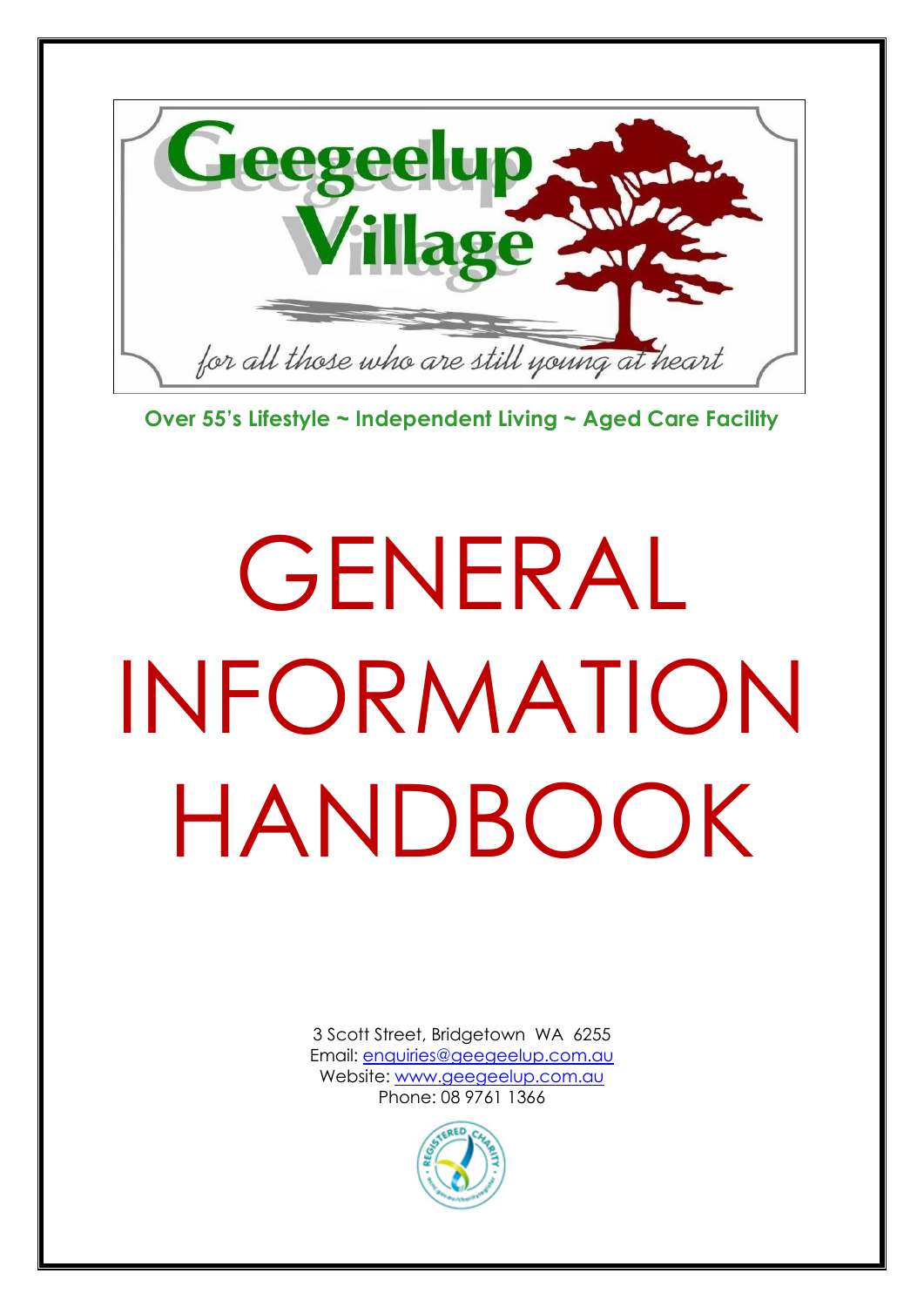Geegeelup Village is a community-based facility for older adults. It includes a residential aged care facility, self funded units for independent living, rental units and rental houses.

- ❖ Residential Aged Care Facility 32 single rooms, with private ensuites.
- ❖ Independent Living Units 2 Bedroom 36 units
- ❖ Rental Units 1 Bedroom 6 units 6 6 units
- 1 Bedroom 1 unit
- 
- ❖ Homeswest 1 Bedroom 3 units
	-
- 
- ◆ Apex 1 Bedroom 3 units
- 
- ❖ Rental Properties 6 houses

#### **OUR VISION:**

• To be the best provider of affordable accommodation for ageing people in Southwest Western Australia.

#### **OUR MISSION:**

- To provide quality, affordable independent living accommodation in a safe and supportive environment
- To provide safe, high quality residential services for our ageing community members who need additional care

#### **OUR VALUES:**

- To act at all times with honesty, integrity and transparency when managing our resources
- To engage individuals in development, delivery and evaluation of care and services
- Valuing Individuals: we treat every person with dignity, respect, equality and acceptance
- To ensure we provide high quality accommodation and care services at all times
- Actively pursue continuous improvement in governance, management, staff skills, resident care, partnering with other care providers to ensure stimulating activities are provided in a safe, nurturing environment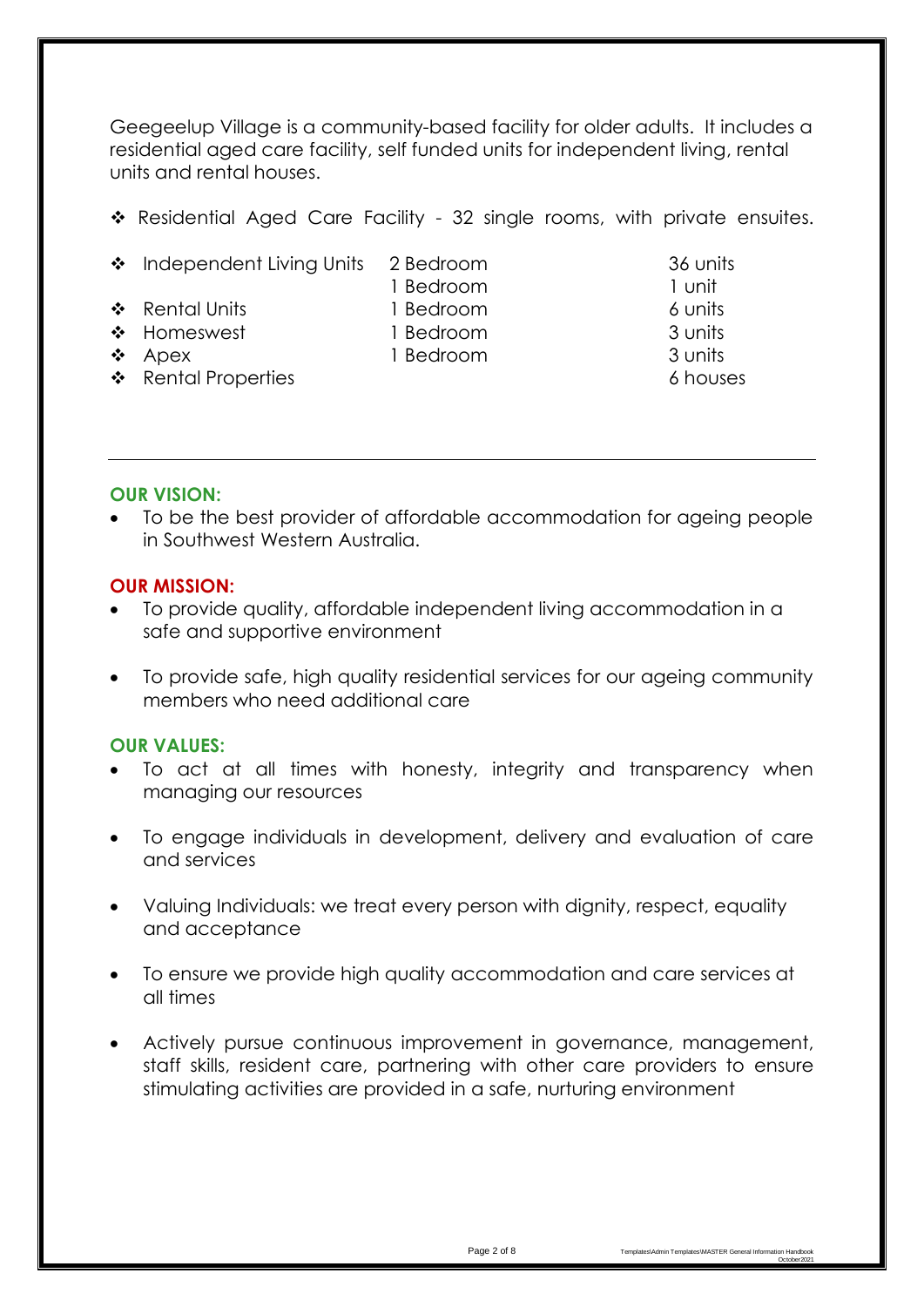# **GEEGEELUP AGED CARE FACILITY (Residential)**

Geegeelup Aged Care Facility is an Australian Government approved residential aged care facility. You can feel secure in the knowledge that the Australian Government provides a level of funding for your care needs and the Australian Government regulates Geegeelup Aged Care Facility standards and level of care.

#### **Geegeelup Aged Care Facility is an accredited facility.**

Our recently renovated and extended facility has 32 single rooms, each with their own Ensuites.

Our residents can enjoy eating in our large dining room, relaxing in our communal living area and in our outdoor alfresco areas surrounded by our manicured gardens.

We also have a dedicated hairdresser room (for onsite hairdressing service), a consult room (for visiting consultants) and several other communal areas for activities - with one being able to be booked at no charge for small family gatherings. All our catering and laundry services are done on-site.

We also have a private family room with its own kitchenette and Ensuite available on-request.

Residents are encouraged to continue their independence and to enjoy visits\* from family and friends in our relaxed atmosphere. *(\*Please note -WA Department of Health directions that in place may apply to visitors)*

Geegeelup Aged Care Facility management and staff are proud of our beautiful environment and the high standard of care provided to our residents.



October2021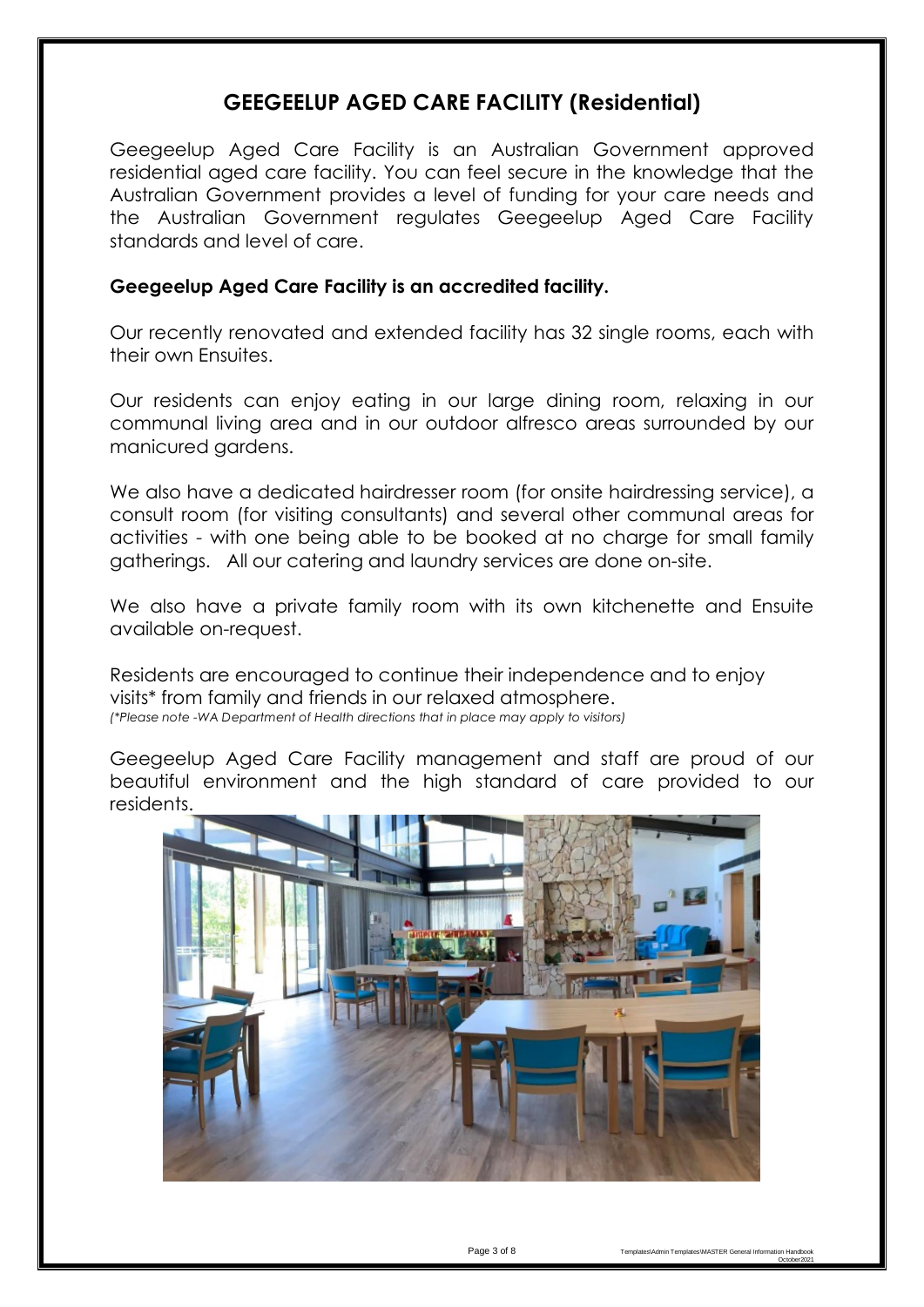**For enquiries regarding residency in the aged care facility please contact:** 

**Sean Mahoney GENERAL MANAGER Telephone: (08) 9761 1366 Email: [sean@geegeelup.com.au](mailto:sean@geegeelup.com.au)**

## **ELIGIBILITY FOR RESIDENTIAL AGED CARE**

To enter Australian Government subsidised residential care, a person must first be approved as a care recipient for permanent residential aged care. In order to determine a person's eligibility and care needs, an Aged Care Assessment Team (ACAT) assessment must be undertaken. This is initiated through your GP, or directly through My Aged Care.

They can be contacted via telephone through the website [https://www.myagedcare.gov.au/eligibility-and-assessment/acat](https://www.myagedcare.gov.au/eligibility-and-assessment/acat-assessments)[assessments.](https://www.myagedcare.gov.au/eligibility-and-assessment/acat-assessments) Please ensure you request approval for permanent residential care by ticking the appropriate box.

After the assessment, the ACAT will write to you to let you know the outcome of your assessment. The letter will specify the services you are approved to receive, as well as the reasons why. You will also receive other information on your assessment, including a referral code. You should keep a copy of these documents as it will make it easier for service providers to confirm that you are eligible to receive government-subsidised aged care services.

An application for placement at Geegeelup Aged Care Facility can be made prior to having the assessment. Your name will be added to the facility waiting list, pending the assessment.

Geegeelup Aged Care Facility management encourages residents to have an Enduring Power of Attorney and Guardian in place prior to entry to the facility.

## **RESIDENT AGREEMENT**

A Resident Agreement will be generated on acceptance of placement, providing details on things such as services, fees, and rights and responsibilities. It is a legal agreement between you and Geegeelup Village Inc and will be in writing.

# **FEES**

There are fees payable when entering the facility which will vary according to the level of assets and income of the person. These fees and charges are determined by the Australian Government, following an assessment of your income and assets at the time of entering an aged care facility. Geegeelup Village Inc strongly encourage all potential residents to have this in place prior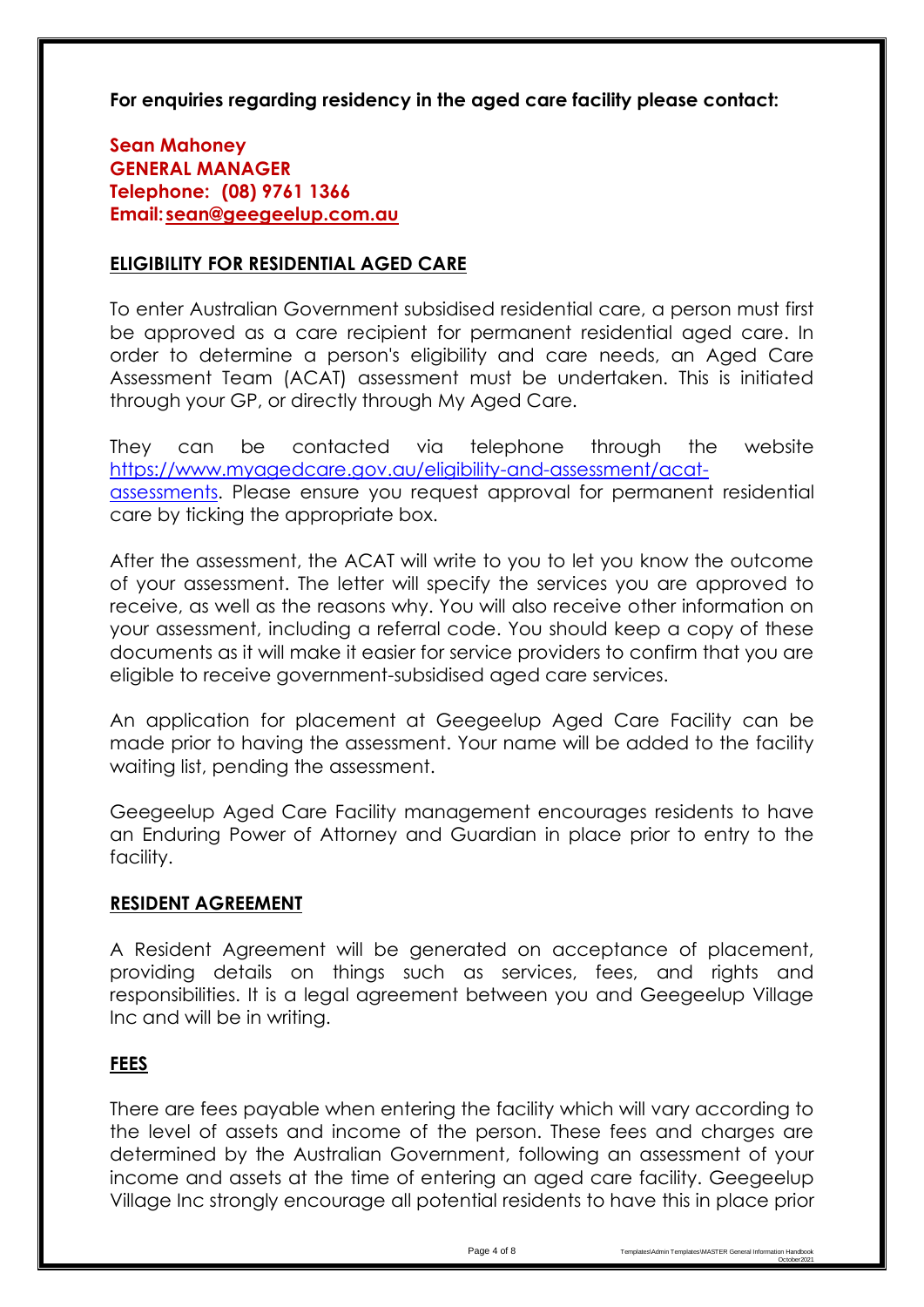to entering the aged care facility, so they aware of the fees and charges applicable to their individual circumstances and be approved for the appropriate level of funding.

Please refer to the link below for further information on the forms the Department of Human Services require to ascertain this financial information. [https://www.myagedcare.gov.au/income-and-assets-assessment-aged-care](https://www.myagedcare.gov.au/income-and-assets-assessment-aged-care-homes)[homes.](https://www.myagedcare.gov.au/income-and-assets-assessment-aged-care-homes)

#### **Income and assets assessment**

There are three (3) different fees & charges that may be applicable:

- 1. Basic Daily Care Fee: currently \$53.56 per day and set at 85% of the basic age pension for a single person. **Every** resident pays this fee, regardless of whether that resident receives a pension or not. This fee is designed to help cover day-to-day services in the facility such as meals, cleaning, laundry and facility management. The fee changes on 20 March and 20 September each year in line with changes to the pension. We will email a copy to all residents however it is also available on the [Department of Health website.](https://www.health.gov.au/health-topics/aged-care?utm_source=health.gov.au&utm_medium=redirect&utm_campaign=digital_transformation&utm_content=agedcare) This fee will be calculated and payable to your facility in advance, generally on a fortnightly basis.
- 2. Means-tested Care Fee: Your financial situation will be assessed by the Australian Government, and they will determine if you are able to contribute towards your personal and clinical care. This fee will change if your financial circumstances change. If your financial situation has changed, you should notify the department that did your assessment (such as Services Australia or The Department of Veteran Affairs). This fee is designed to help pay for personal care (bathing, dressing, grooming, bathroom assistance) and clinical care (specialised nursing services, medication, catheter care). The amount can range from \$0.00 to \$259.26 per day. The annual cap on this fee is \$28,792.36 per year and the lifetime cap on this fee is \$69,101.75. You will not be charged more than this. This fee also will be calculated and payable to your facility in advance, generally on a fortnightly basis

To get an estimate on the fees above please go to <https://www.myagedcare.gov.au/how-much-will-i-pay>

3. Accommodation Payment: each aged care facility sets its own accommodation pricing, depending on factors such as the location of the facility, the size of the rooms, ensuites or shared bathroom, as well as other features throughout the home. The amount for a room at Geegeelup Village is charged at \$450,000. The actual amount you pay is determined by both your eligibility for government assistance and your income and assets assessment (please see below for more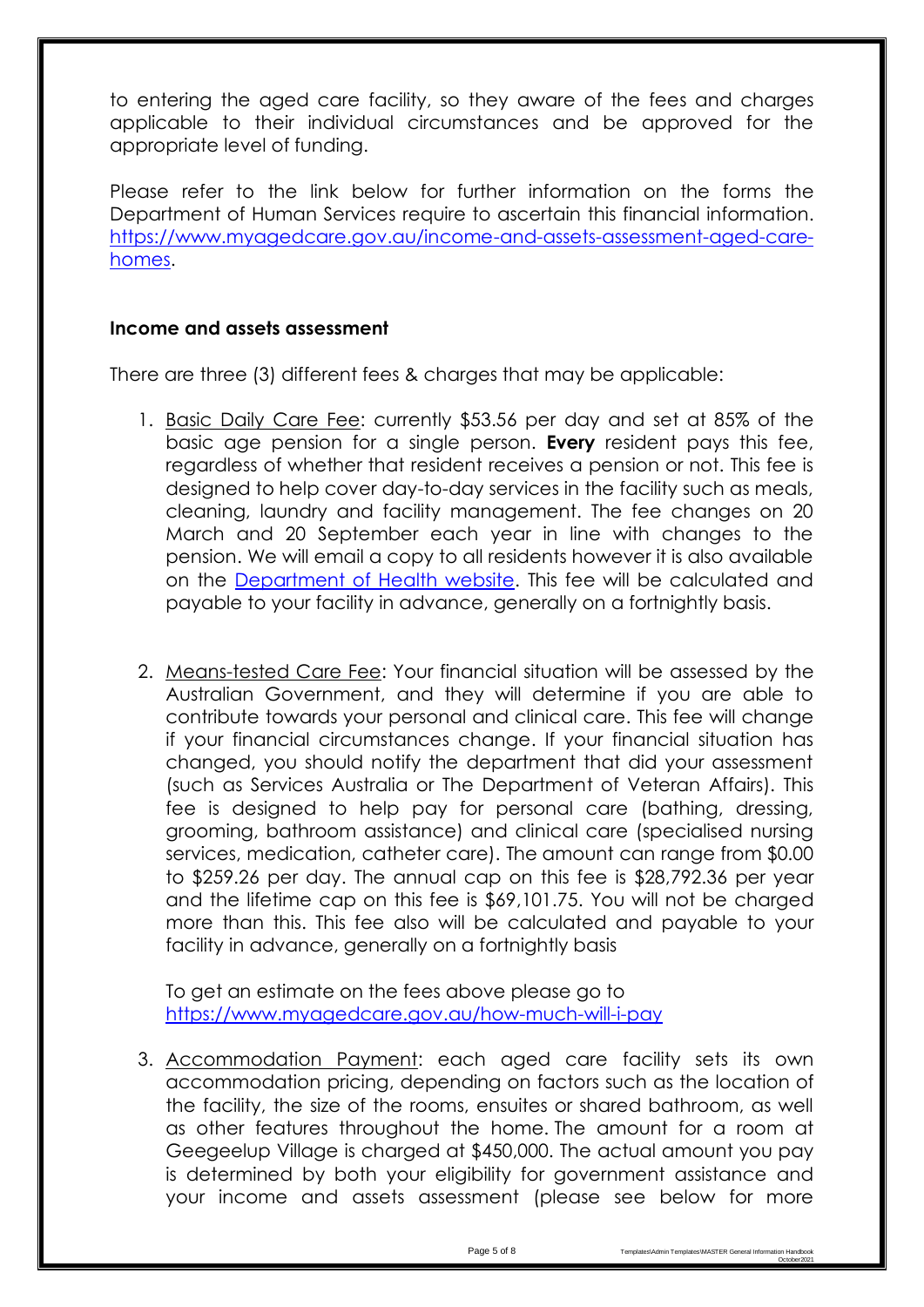information on this). If you are eligible for assistance the government may pay all or some of this cost. If you are assessed as being able to contribute to this payment, you have various choices regarding meeting this requirement, as follows:

- a. Make a lump sum payment, either:
	- A Refundable Accommodation Deposit (RAD) if you are required to pay the full amount, or
	- A Refundable Accommodation Contribution (RAC) if the government will meet some of this cost.

This entire lump sum payment made will be refunded to yourself or to your estate upon leaving the facility.

- b. Make a daily payment, either:
	- A Daily Accommodation Payment (DAP) if you pay the full daily payment yourself, or
	- A Daily Accommodation Contribution (DAC) if the government will meet some of this cost.

This fee will be payable to your facility in advance, generally on a fortnightly basis.

c. Make a combination of the lump sum and daily amounts noted in a. and b. above. If you choose this option the daily payment can either be paid to your facility in advance, generally on a fortnightly basis or can be drawn down from your lump sum.

We have software available to process various combinations and scenarios, provide estimates of the potential cost to you of residing in our facility and which might assist you in making some of these important decisions.

The assessment for government subsidies as mentioned above can be commenced by completing the appropriate form on the Department of Human Services (DHS) website:

[https://www.humanservices.gov.au/individuals/forms/sa457.](https://www.humanservices.gov.au/individuals/forms/sa457)

Unfortunately, this process can take some time until completion, but this does not need to delay your admission to our facility. If you can send us a copy of your completed forms (prior to lodging with DHS) with your full asset and income details, we will be able to generate an estimate of the fees & charges which will be charged on admission. This estimate will be compared and reconciled to the confirmation letter you will receive from the Australian Government, so that only the correct fees & charges are applied.

You can choose to not disclose your assets and income, but we will then be automatically required to charge the maximum amount allowed.

Any queries regarding this or accommodation payment details should be directed to the Finance Department on 9788 7804.

October2021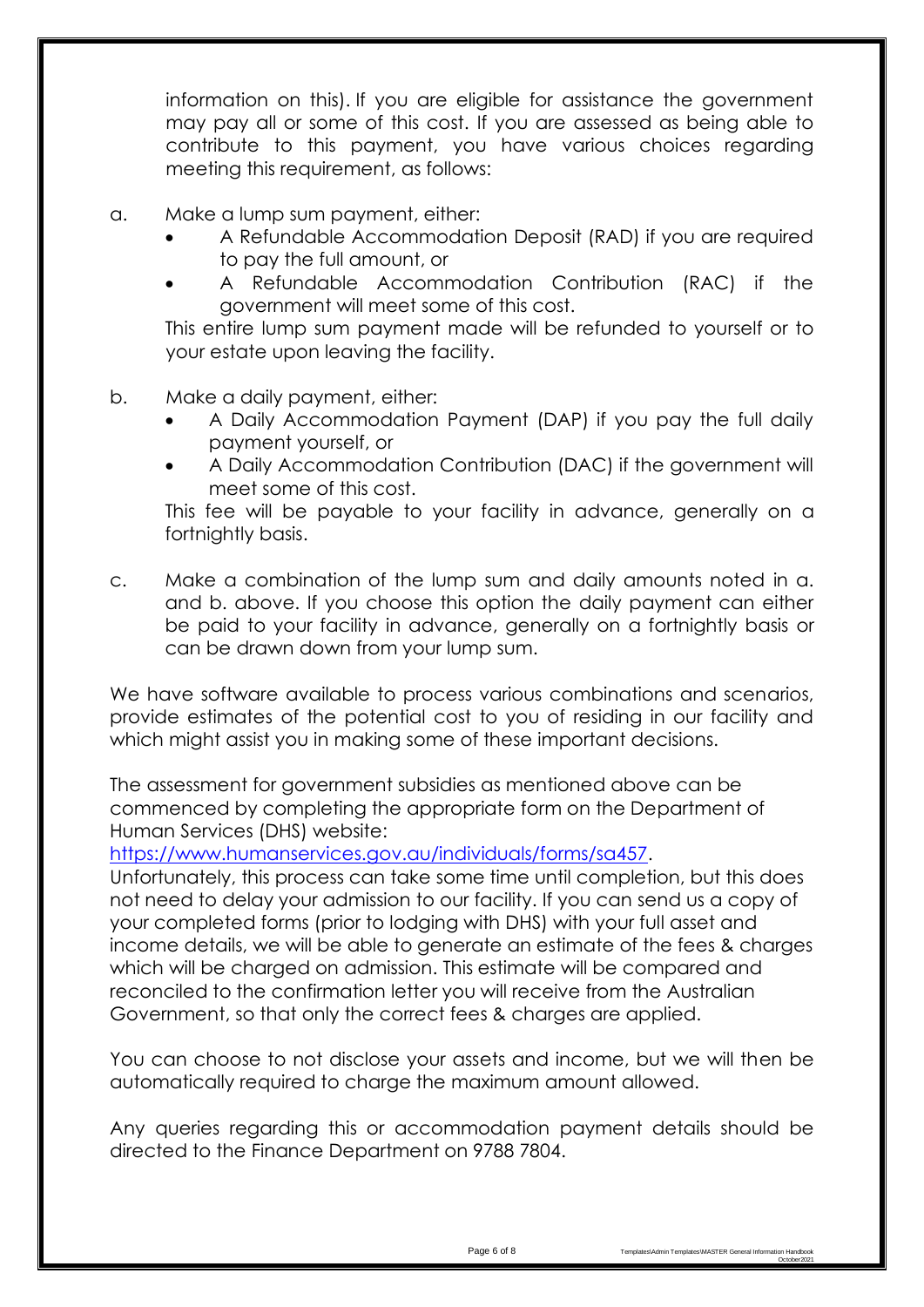# **GEEGEELUP VILLAGE INDEPENDENT LIVING**

### **LEASE FOR LIFE UNITS**

There are currently 35 Independent Living Units.

Each Unit has reverse cycle air conditioning, electric hot water system, kitchen with an electric stove and oven, bathroom/toilet, kitchen/dining facilities, sitting room, and a small garden. All units have pleasant views and surrounds.

These units have been specifically designed to assist older residents who may require additional help with rails or the ability to move around using walking aids.

Although each unit has approximately the same overall living area, the age and design of the units vary.

Meals on Wheels and Silver Chain are available if needed. Arrangements for these can be made through your GP.

#### **INGOING COSTS**

The ingoing premium is based on the replacement construction cost adjusted for age since original construction and extent of recent refurbishment. As a unit becomes vacant, it is refurbished as required to maintain a high standard of accommodation.

The ingoing premium, less the one-off \$5,000 Administration fee and accumulated retentions, will be refunded to the care recipient within 7 days of another person taking up occupation, or within 6 months of the unit being vacated for any other reason.

#### **MAINTENANCE**

In addition to the ingoing premium, a weekly service fee is applicable, payable in advance on a fortnightly, monthly, quarterly, half yearly or annual basis. The service fee is reviewed annually, calculated to recover the cost of all repairs, insurances, rates, gardening and administration.

The care recipient must provide their own furniture, heating, curtains and television antenna.

Residents are responsible for the watering and maintenance of the gardens adjacent to their unit. In the event that the garden becomes too much for you, the gardeners will maintain it.